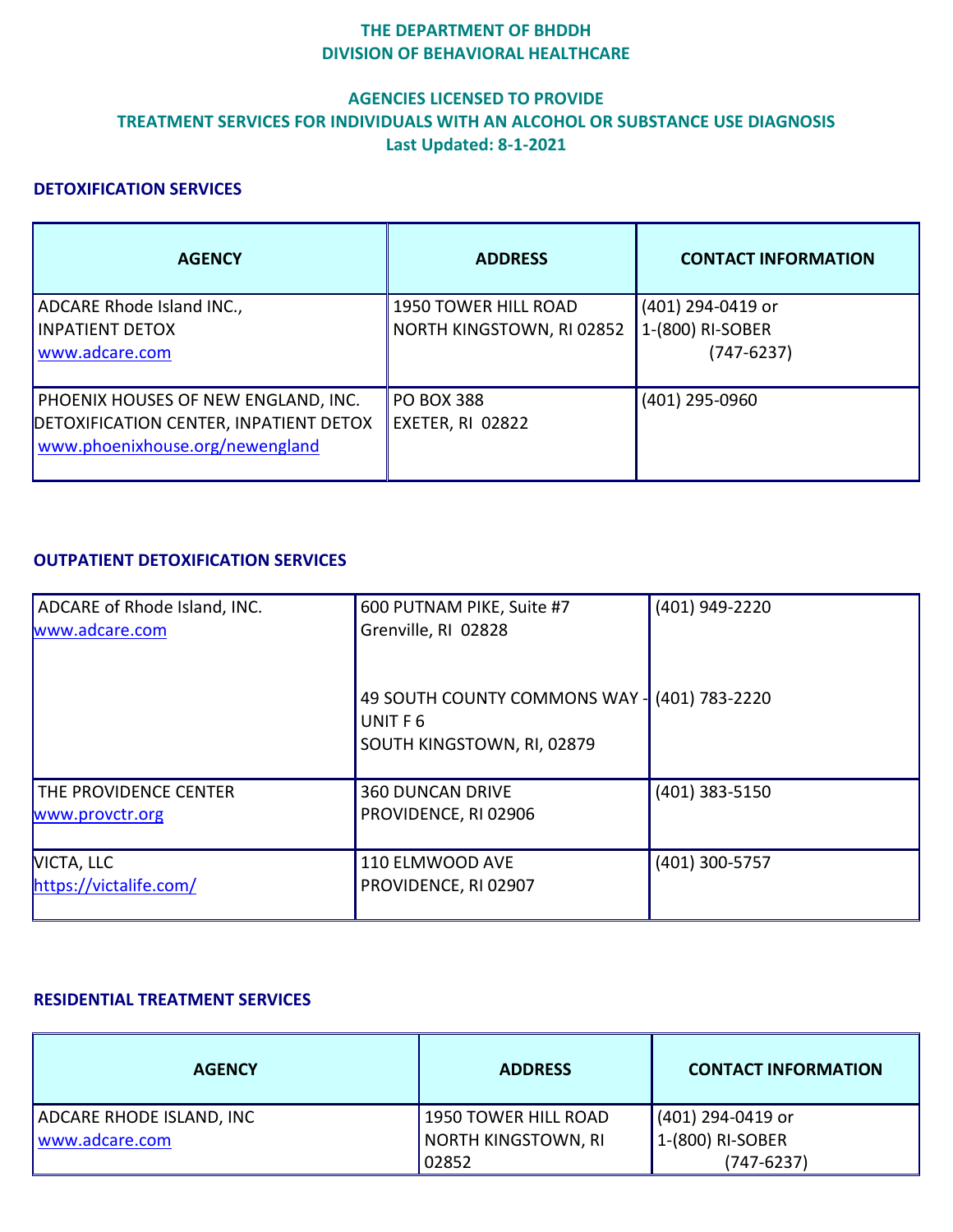| <b>AGENCY</b>                                                                                                                                                      | <b>ADDRESS</b>                                      | <b>CONTACT INFORMATION</b> |
|--------------------------------------------------------------------------------------------------------------------------------------------------------------------|-----------------------------------------------------|----------------------------|
| <b>BRIDGEMARK, INC (ADULT MEN)</b><br>www.bridgemark.org                                                                                                           | 2030 ELMWOOD AVENUE<br>WARWICK, RI 02888            | (401) 781-2700             |
| COMMUNITY CARE ALLIANCE - ROBERT J. WILSON 80 SUMMIT STREET<br><b>HOUSE (ADULT MEN)</b><br>www.communitycareri.org.                                                | PAWTUCKET, RI 02860                                 | (401) 235-7433             |
| EMMA BRADLEY/CARITAS HOUSE (adolescents)<br>www.lifespan.org/centers-services/childrens<br>mental-health-services-gateway-healthcare                               | <b>70 EAST STREET</b><br>CRANSTON, RI 02920         | (401)463-8829              |
| GATEWAY HEALTHCARE INC. - EASTMAN HOUSE<br>(ADULT WOMEN)<br>www.lifespan.org/centers-services/substance-<br>abuse-treatment/substance-use-residential-<br>programs | <b>166 PAWTUCKET AVENUE</b><br>PAWTUCKET, RI 02860  | (401) 722-4644             |
| <b>GALILEE HOUSE (ADULT MEN)</b><br>www.galileemission.org                                                                                                         | <b>268 KINGSTOWN ROAD</b><br>NARRAGANSETT, RI 02882 | (401) 789-9390             |
| MAP BEHAVIORAL HEALTH SERVICES, INC.<br>(ADULT MEN)                                                                                                                | <b>66 BURNETT STREET</b><br>PROVIDENCE, RI 02907    | (401) 785-0050             |
| JELLISON HOUSE (ADULT Male)<br>www.communitycareri.org                                                                                                             | 203 GREENVILLE AVE<br><b>JOHNSTON, RI</b>           | (401) 235-7433             |
| <b>SSTARBIRTH</b><br>(SUBSTANCE ABUSE RESIDENTIAL FOR<br><b>PREGNANT/POST-PARTUM WOMEN &amp; THEIR</b><br>CHILDREN)<br>www.sstar.org                               | <b>80 EAST STREET</b><br>CRANSTON, RI 02920         | $(401)$ 463-6001           |
| THE PROVIDENCE CENTER - Roads to Recovery<br>(ADULT MEN)<br>www.provctr.org                                                                                        | 111 HOWARD AVE<br>CRANSTON, RI 02920                | (401) 462-1020             |
| THE PROVIDENCE CENTER - Roads to Recovery<br>(ADULT WOMEN)<br>www.provctr.org                                                                                      | 2198 WALLUM LAKE<br>PASCOAG, RI 02859               | (401) 491-5909             |
| PHOENIX HOUSES OF NEW ENGLAND, INC<br>ADULT MEN/ ADULT WOMEN RESIDENTIAL<br>www.phoenixhouse.org/locations/rhode-<br><b>island</b>                                 | <b>PO BOX 388</b><br>EXETER, RI 02822               | (401) 295-0960             |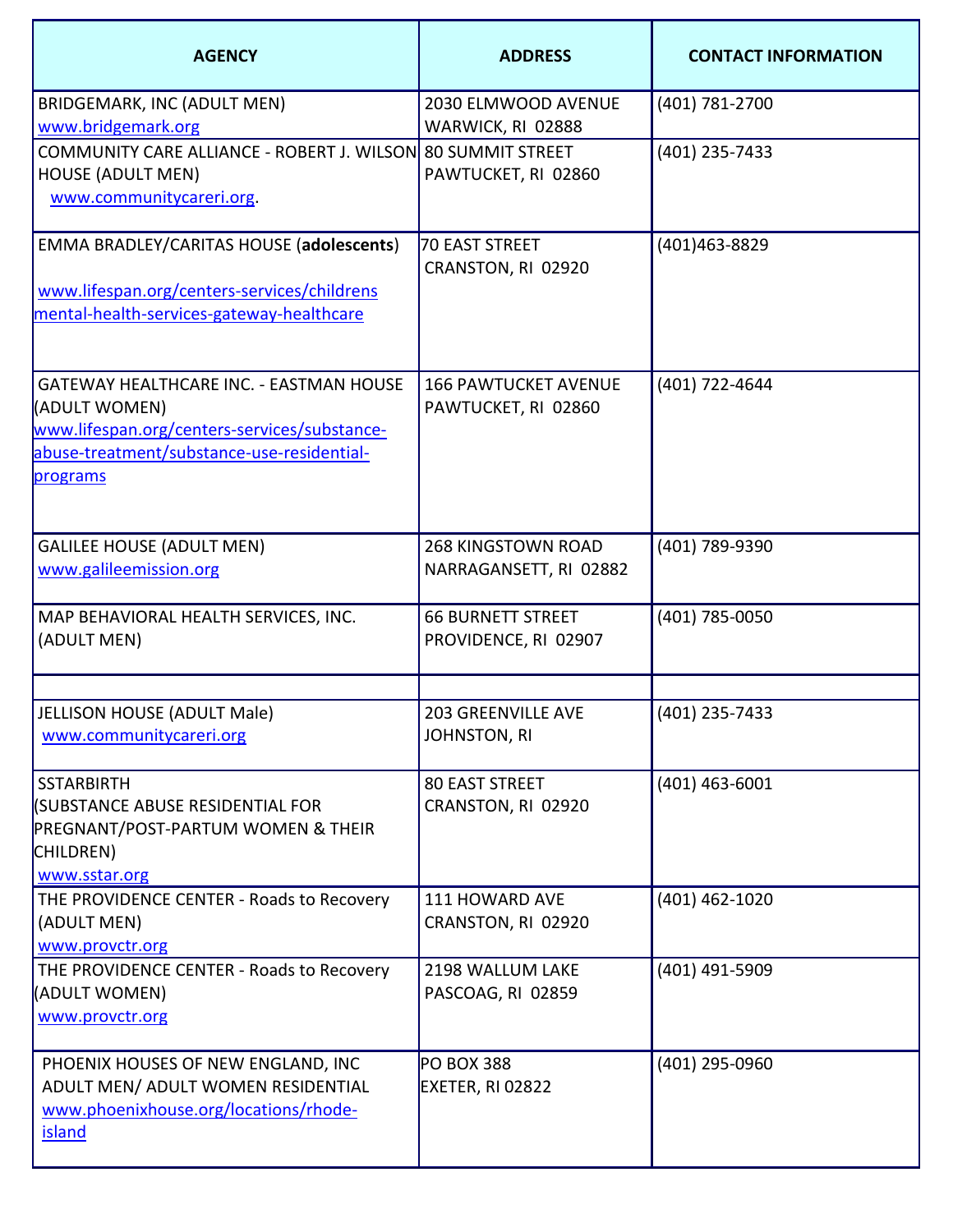### **OUTPATIENT SERVICES**

| <b>AGENCY</b>                                                                                                                | <b>ADDRESS</b>                                       | <b>CONTACT INFORMATION</b>                                         |
|------------------------------------------------------------------------------------------------------------------------------|------------------------------------------------------|--------------------------------------------------------------------|
| ADCARE HOSPITAL OF WORCESTER, INC.<br>ADCARE OUTPATIENT SERVICES WARWICK<br>https://adcare.com/locations/warwick/            | <b>400 BALD HILL ROAD</b><br>WARWICK, RI 02886       | (401) 732-1500                                                     |
| ADCARE RHODE ISLAND, INC.<br>www.adcare.com                                                                                  | <b>600 PUTNAM PIKE</b><br>GREENVILLE, RI 02828       | 1-(866) 802-9580                                                   |
| ADCARE RHODE ISLAND, INC.<br>www.adcare.com                                                                                  | 49 S. COUNTY COMMONS WAY<br>S. KINGSTOWN, RI 02879   | 1-(866) 803-0536                                                   |
| ADCARE RHODE ISLAND, INC<br>www.adcare.com                                                                                   | 1950 TOWER HILL ROAD<br>NORTH KINGSTOWN, RI 02852    | (401) 294-0419                                                     |
| <b>ADDICTION RECOVERY INSTITUTE -NORTH</b><br>www.methadone.com                                                              | <b>31 NORTH UNION STREET</b><br>PAWTUCKET, RI 02860  | (401) 725-2520                                                     |
| ADDICTION RECOVERY INSTITUTE -SOUTH<br>www.methadone.com                                                                     | 205 HALLENE ROAD SUITE 102<br>WARWICK, RI 02886      | (401) 737-4788                                                     |
| <b>BRIDGEMARK, INC</b><br>www.bridgemark.org                                                                                 | 2020 ELMWOOD AVENUE<br>WARWICK, RI 02889             | (401) 781-2700                                                     |
| CHILD & FAMILY SERVICES OF NEWPORT<br><b>COUNTY</b><br>www.childandfamilyri.com/our-<br>services/addiction-recovery-services | <b>31 JOHN CLARKE ROAD</b><br>MIDDLETOWN, RI 02842   | (401) 849-2300 (Main Number)                                       |
| CODAC, INC. DBA CODAC BEHAVIORAL<br><b>HEALTHCARE</b><br><b>CODAC Cranston</b><br>www.codacinc.org                           | 1052 PARK AVENUE<br>CRANSTON, RI 02910               | (401) 461-5056                                                     |
| CODAC, INC. DBA CODAC BEHAVIORAL<br><b>HEALTHCARE</b><br><b>CODAC Providence</b><br>www.codacinc.org                         | <b>349 HUNTINGTON AVENUE</b><br>PROVIDENCE, RI 02909 | (401) 942-1450                                                     |
| CODAC, INC. DBA CODAC BEHAVIORAL<br><b>HEALTHCARE</b><br><b>CODAC Newport</b><br>www.codacinc.org                            | 93 THAMES STREET<br>NEWPORT, RI 02840                | (401) 846-4150                                                     |
| CODAC, INC. DBA CODAC BEHAVIORAL<br><b>HEALTHCARE</b><br><b>CODAC East Bay</b><br>www.codacinc.org                           | 850 WATERMAN AVENUE<br>EAST PROVIDENCE, RI 02914     | (401) 434-4999                                                     |
| <b>COMMUNITY CARE ALLIANCE</b><br>www.communitycareri.org                                                                    | 800 CLINTON ST<br>WOONSOCKET, RI 02895               | (401) 235-7000<br><b>EMERGENCY SERVICES 24/7</b><br>(401) 235-7120 |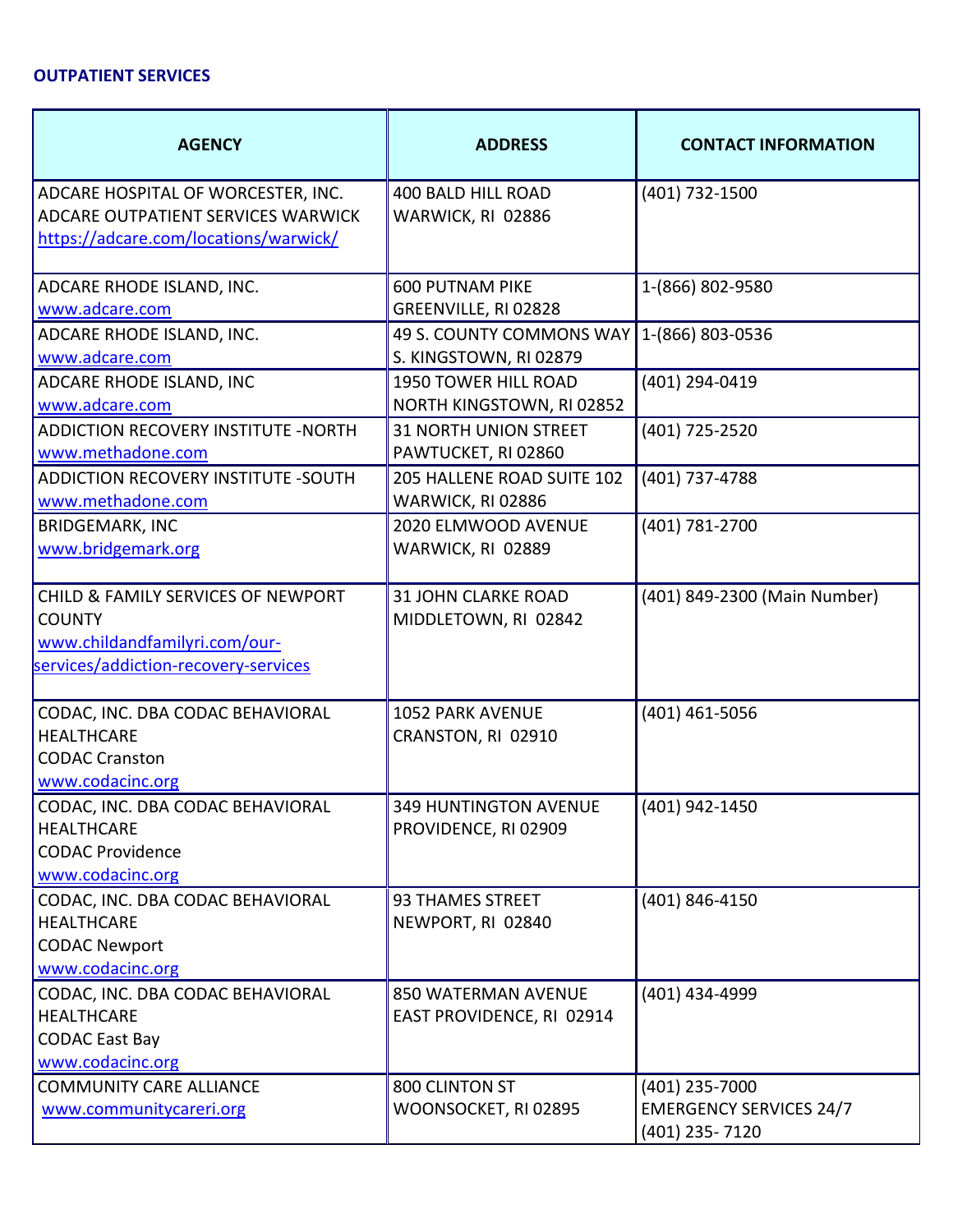| <b>AGENCY</b>                                                                                                                           | <b>ADDRESS</b>                                                    | <b>CONTACT INFORMATION</b>           |
|-----------------------------------------------------------------------------------------------------------------------------------------|-------------------------------------------------------------------|--------------------------------------|
| <b>COMMUNITY CARE ALLIANCE</b><br>www.communitycareri.org                                                                               | <b>245 MAIN STREET</b><br>WOONSOCKET, RI 02895                    | (401) 766-0900                       |
| <b>COMMUNITY CARE ALLIANCE</b><br>www.communitycareri.org                                                                               | 975 WATERMAN AVE<br><b>EAST PROVIDENCE, RI</b>                    | (401) 414-5465                       |
| Community Care Alliance: Agape Center<br>www.communitycareri.org                                                                        | 292 ELMWOOD AVENUE<br>PROVIDENCE, RI<br>HIV/AIDS SPECIALITY STAFF | (401) 572-3800                       |
| <b>COMMUNITY CARE ALLIANCE</b><br>www.communitycareri.org                                                                               | 55 JOHN CUMMINGS WAY<br>WOONSOCKET, RI 02895                      | (401) 235-7000                       |
| <b>COMPREHENSIVE COMMUNITY ACTION</b><br><b>ADDICTION SERVICES - DORIC CENTER</b><br>www.comcap.org                                     | <b>311 DORIC AVENUE</b><br><b>CRANSTON, RI</b>                    | (401) 467-9610                       |
|                                                                                                                                         | <b>1090 CRANSTON STREET</b><br><b>CRANSTON, RI</b>                | $(401)$ 467-9610                     |
| AWARE RECOVERY of RI, LLC<br>www.awarerecoverycare.com                                                                                  |                                                                   | 1 (844) AWARERC or<br>(401) 232-4166 |
| CONTINUUM BEHAVIORAL HEALTH<br>(Meadows Edge Recovery Center)<br>www.meadowsedge.com                                                    | 580 TEN ROD ROAD<br>NORTH KINGSTOWN, RI 02852                     | (401) 294-6170                       |
| <b>EAST BAY Community Action Program</b><br>www.eastbay.org                                                                             | <b>610 WAMPANOAG TRAIL</b><br>EAST PROVIDENCE, RI 02914           | (401) 431-9870                       |
|                                                                                                                                         | <b>2 OLD COUNTY ROAD</b><br>BARRINGTON, RI 02806                  | (401) 246-1195                       |
| <b>EMMA PENDLETON BRADLEY</b><br>www.bradleyhospital.com                                                                                | 70 EAST STREET<br>CRANSTON, RI 02910                              | (401) 463-8829                       |
| <b>FAMILY SERVICE OF RHODE ISLAND</b><br>www.familyserviceri.org                                                                        | <b>9 PLEASANT STREET</b><br>PROVIDENCE, RI 02906                  | (401) 519-2300                       |
| <b>FAMILY SERVICE OF RHODE ISLAND</b><br>www.familyserviceri.org                                                                        | 55 HOPE STREET<br>PROVIDENCE, RI 02906                            | (401) 519-2300                       |
| <b>GALILEE MISSION</b><br>www.galileemission.net                                                                                        | 76 Inez Road,<br>NARRAGANSETT, RI 02882                           | (401) 789-9390                       |
| <b>GATEWAY HEALTHCARE INC. - CENTRO LA</b><br><b>FAMILIA</b><br>www.lifespan.org/centers-<br>services/substance-use-disorders-treatment | <b>105 BACON STREET</b><br>PAWTUCKET, RI 02860                    | (401) 729-8701                       |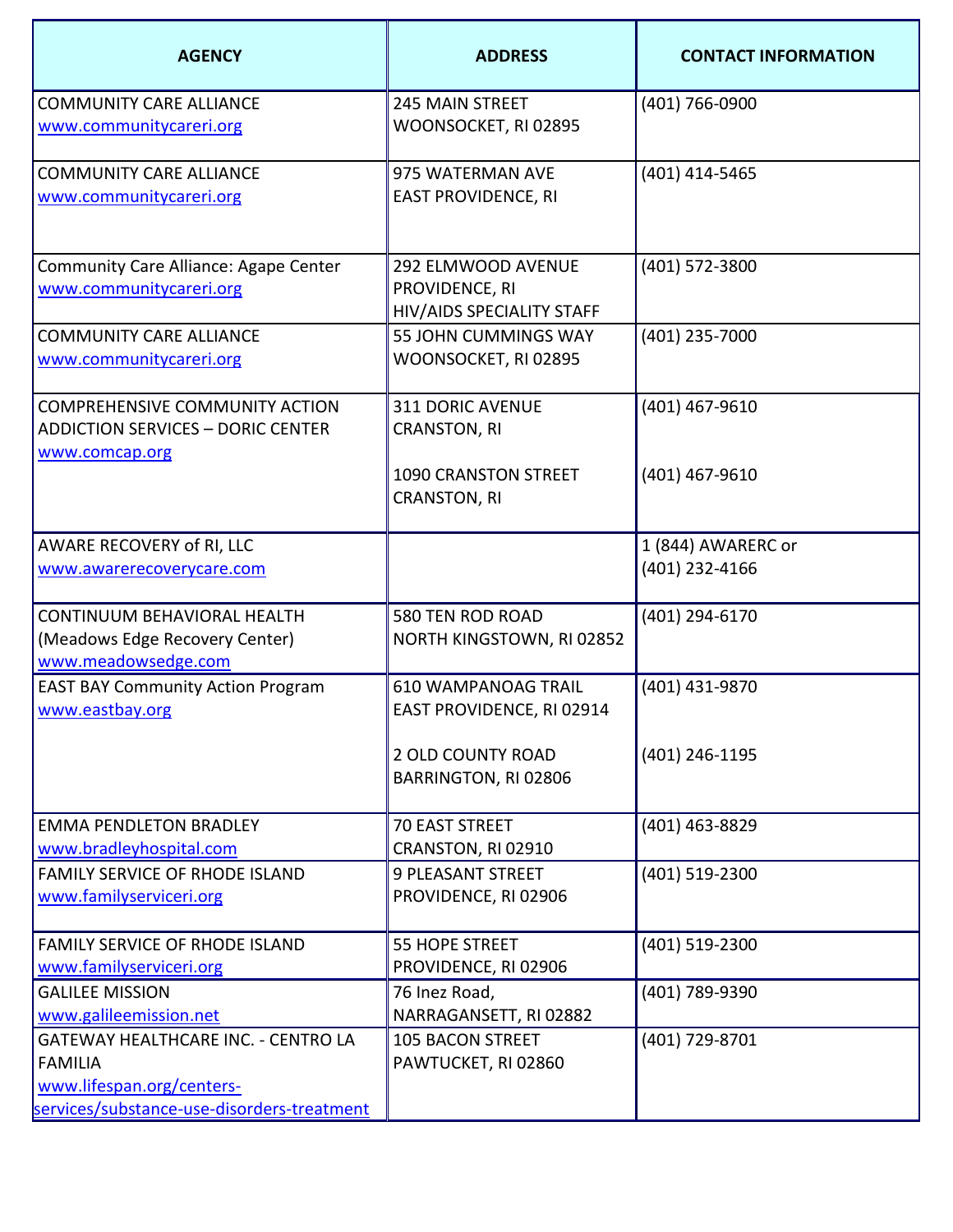| <b>AGENCY</b>                                                                                           | <b>ADDRESS</b>                                                       | <b>CONTACT INFORMATION</b>                                         |
|---------------------------------------------------------------------------------------------------------|----------------------------------------------------------------------|--------------------------------------------------------------------|
| <b>GATEWAY HEALTHCARE INC. - SOUTH SHORE</b><br><b>MENTAL HEALTH CENTER ADDICTIONS</b><br><b>CENTER</b> | 4705A OLD POST ROAD<br><b>PO BOX 899</b><br>CHARLESTOWN, RI 02813    | (401) 364-7705<br><b>EMERGENCY SERVICES 24/7</b><br>(401) 364-7705 |
| www.lifespan.org/centers-<br>services/substance-use-disorders-treatment                                 |                                                                      |                                                                    |
| GATEWAY HEALTHCARE INC. - TRI-HAB/PACS<br><b>OUTPATIENT COUNSELING</b>                                  | <b>105 BACON STREET</b><br>PAWTUCKET, RI 02860                       | (401) 729-8701                                                     |
| www.lifespan.org/centers-<br>services/substance-use-disorders-treatment                                 |                                                                      |                                                                    |
| <b>GROUPS RECOVER TOGETHER</b>                                                                          | 1524 ATWOOD AVE<br>JOHNSTON, RI 02919                                | (401) 281-5223                                                     |
| <b>MAP BEHAVIORAL HEALTH</b>                                                                            | <b>66 BURNETT STREET</b><br>PROVIDENCE, RI 02907                     | (401) 785-0050                                                     |
| NEWPORT COUNTY COMMUNITY MENTAL<br>HEALTH CENTER www.nccmhc.org                                         | <b>127 JOHNNYCAKE HILL ROAD</b><br>MIDDLETOWN, RI 02842              | (401) 846-1213<br><b>EMERGENCY SERVICES (24/7)</b>                 |
| NORTHEAST FAMILY SERVICES, INC                                                                          | 2348 POST ROAD<br>WARWICK, RI 02886                                  | (401) 681-4637                                                     |
| OCEAN STATE BEHAVIORAL HEALTH, LLC DBA<br><b>OCEAN STATE RECOVERY</b>                                   | 1524 ATWOOD AVE<br>JOHNSTON, RI 02919                                | (401) 443-9071                                                     |
| PHOENIX HOUSES OF NEW ENGLAND, INC.<br><b>OUTPATIENT CENTER</b><br>www.phoenixhouse.org/newengland      | 99 WAYLAND AVENUE<br>PROVIDENCE, RI 02906                            | (401) 331-4250<br>1-(800) DRUG-HELP                                |
| <b>TIDES FAMILY SERVICES</b>                                                                            | <b>215 WASHINGTON STREET</b><br>WEST WARWICK, RI 02893               | (401) 822-1360                                                     |
| <b>ADCARE of RHODE ISLAND</b>                                                                           | 11 KING CHARLES DRIVE -<br><b>UNIT 2A</b><br>PORTSMOUTH, RI 02871    | (401) 683-0857                                                     |
| <b>ADCARE of RHODE ISLAND</b>                                                                           | 49 SOUTH COUNTY COMMONS<br>WAY-UNIT F 6<br>SOUTH KINGSTOWN, RI 02879 | (401) 783-2220                                                     |
| ADCARE of RHODE ISLAND                                                                                  | <b>600 PUTNAM PIKE</b><br><b>GREENVILLE, RI</b>                      | (401) 949-2220                                                     |
| RI SUBSTANCE ABUSE TREATMENT<br>D/B/A DISCOVERY HOUSE - Woonsocket<br>www.discoveryhouse.com            | <b>1625 DIAMOND HILL</b><br>WOONSOCKET, RI 02893                     | (401) 762-1511                                                     |
| RI SUBSTANCE ABUSE TREATMENT D/B/A<br><b>DISCOVERY HOUSE - Providence</b>                               | <b>66 PAVILION AVENUE</b><br>PROVIDENCE, RI 02905                    | (401) 461-9110                                                     |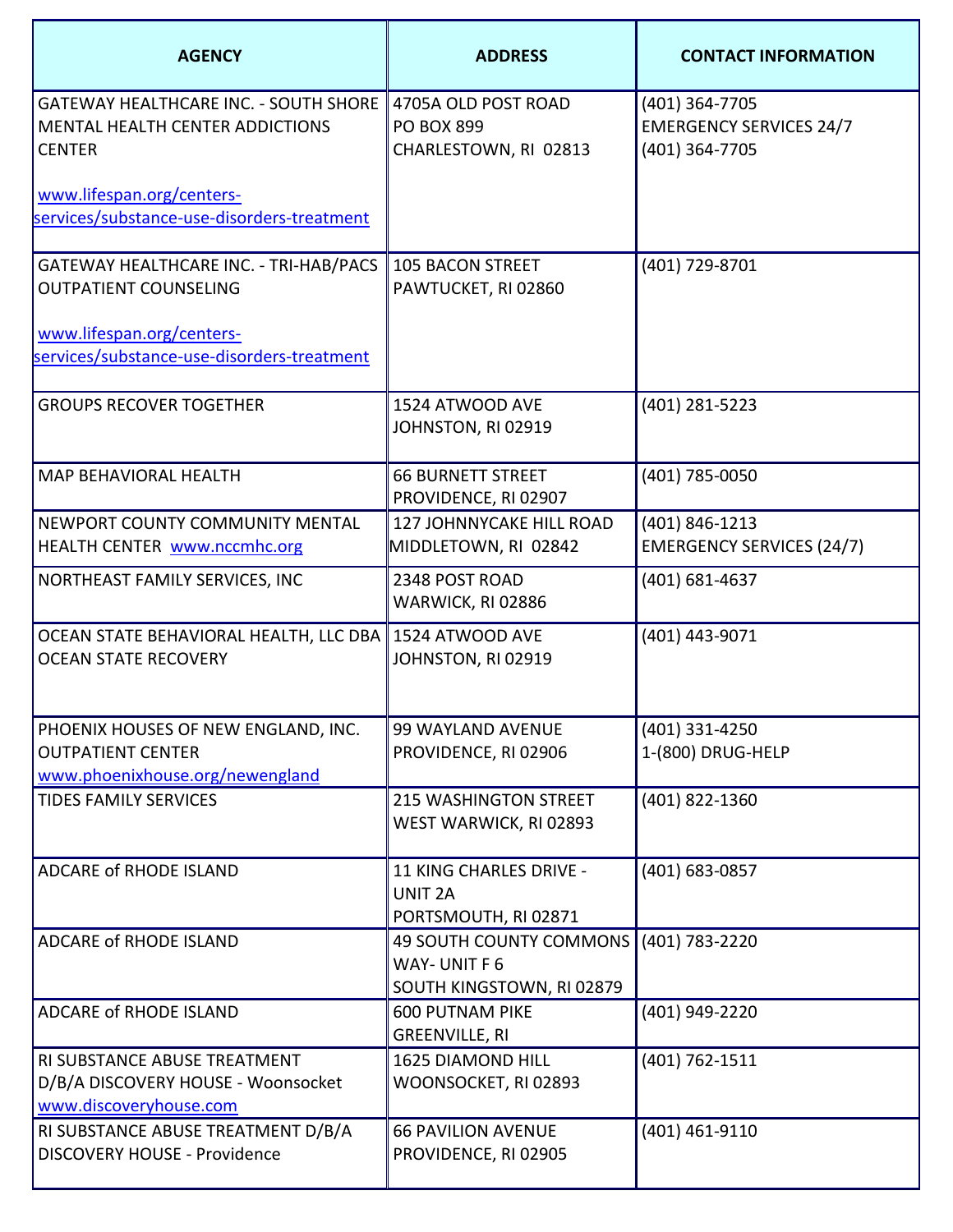| <b>AGENCY</b>                                                             | <b>ADDRESS</b>                                                       | <b>CONTACT INFORMATION</b>                                                                    |
|---------------------------------------------------------------------------|----------------------------------------------------------------------|-----------------------------------------------------------------------------------------------|
| THE JOURNEY TO HOPE, HEALTH AND<br>HEALING, INC.<br>www.thejourneyhhh.com | 985 PLAINFIELD STREET<br>JOHNSTON, RI 02919                          | (401) 946-0650                                                                                |
| THE JOURNEY TO HOPE, HEALTH AND<br>HEALING, INC.<br>www.thejourneyhhh.com | 26 VALLEY ROAD -<br><b>UNITS 201 AND 202</b><br>MIDDLETOWN, RI 02842 | (401) 946-0650                                                                                |
| THE JOURNEY TO HOPE, HEALTH AND<br>HEALING, INC.<br>www.thejourneyhhh.com | 160 NARRAGANSET AVE.,<br>PROVIDENCE, RI 02907                        | (401) 946-0650                                                                                |
| THE JOURNEY TO HOPE, HEALTH AND<br>HEALING, INC.<br>www.thejourneyhhh.com | <b>86 BEACH STREET</b><br>WESTERLY, RI 02891                         | (401) 596-0969                                                                                |
| THRIVE BEHAVIORAL HEALTH INC.<br>https://www.thrivebhri.org               | <b>50 HEALTH LANE</b><br>WARWICK, RI 02886                           | (401) 738-4300<br><b>EMERGENCY SERVICES 24/7</b>                                              |
| THRIVE BEHAVIORAL HEALTH INC.<br>https://www.thrivebhri.org               | 2756 POST ROAD<br>WARWICK, RI 02886                                  | $(401) 691 - 6000$                                                                            |
| THE PROVIDENCE CENTER<br>https://providencecenter.org                     | 530 NORTH MAIN ST<br>PROVIDENCE, RI 02904                            | (401) 276-4020 (for all adult intake)<br><b>EMERGENCY SERVICES - 24/7</b><br>$(401)$ 274-7111 |
| THE PROVIDENCE CENTER<br>https://providencecenter.org/                    | 174 ARMSTICE BLVD.<br>PAWTUCKET, RI 02860                            | (401) 415-8808                                                                                |
| THE PROVIDENCE CENTER<br>https://providencecenter.org/                    | 134 THURBERS AVE, Suite 212<br>PROVIDENCE, RI 02950                  | (401) 276-4020                                                                                |
| THE PROVIDENCE CENTER<br>https://providencecenter.org/                    | <b>355 PRAIRIE AVENUE</b><br>PROVIDENCE, RI 02950                    | (401) 415-8844                                                                                |
| THE PROVIDENCE CENTER<br>https://providencecenter.org/                    | <b>520 HOPE STREET</b><br>PROVIDENCE, RI 02906                       | (401) 528-0123                                                                                |
| TRI-TOWN SUBSTANCE ABUSE TREATMENT<br>SERVICES www.tri-town.org           | <b>1126 HARTFORD AVENUE</b><br>JOHNSTON, RI 02919                    | (401) 351-2750                                                                                |
|                                                                           | 33 MAPLE AVENUE,<br><b>NORTH PROVIDENCE</b>                          | (401) 519-1967                                                                                |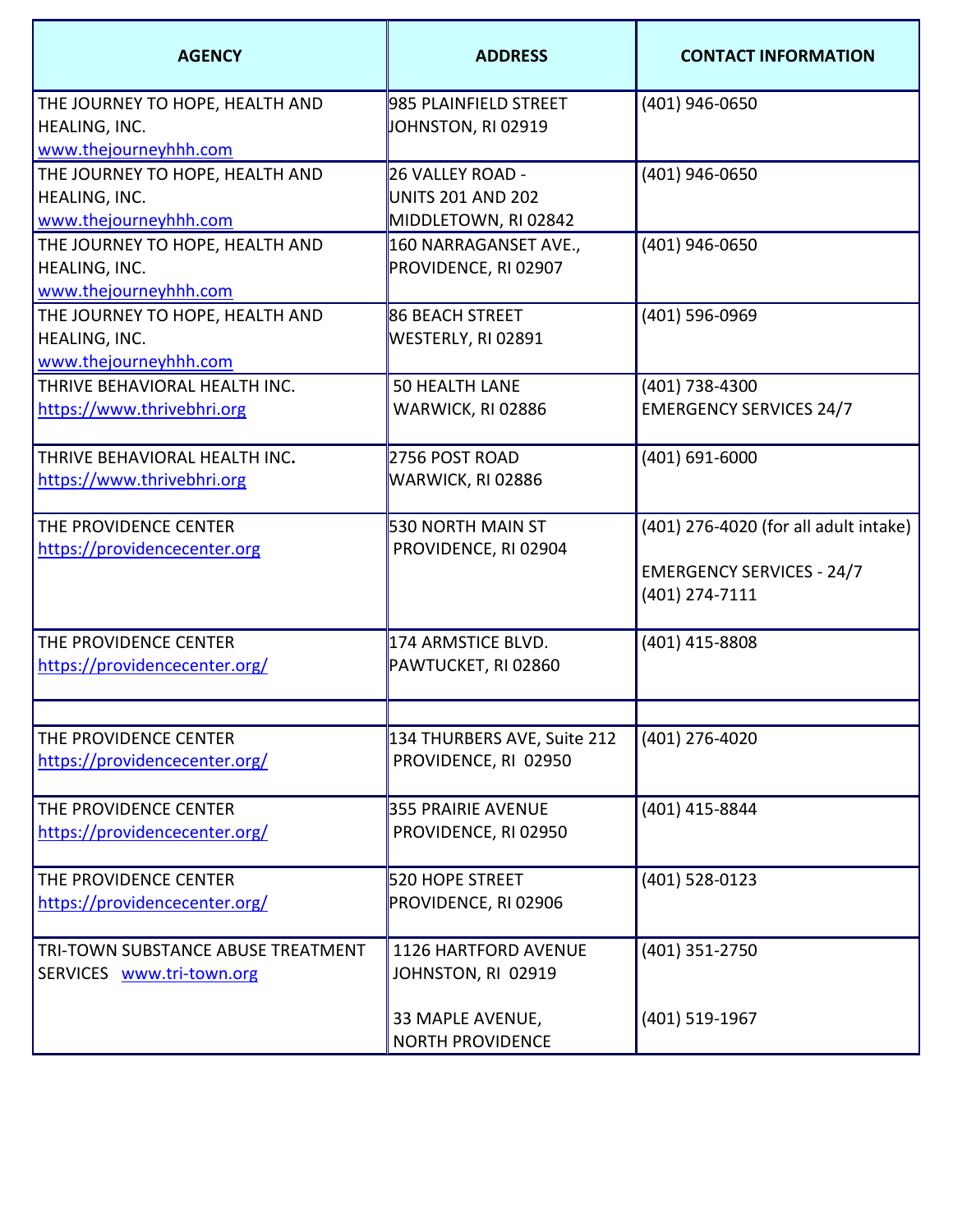### **MEDICATION ASSISTED TREATMENT SERVICES**

| <b>AGENCY</b>                                                                                          | <b>ADDRESS</b>                                       | <b>CONTACT INFORMATION</b> |
|--------------------------------------------------------------------------------------------------------|------------------------------------------------------|----------------------------|
| ADDICTION RECOVERY INSTITUTE -<br><b>PAWTUCKET</b><br>www.methadone.com                                | <b>31 NORTH UNION STREET</b><br>PAWTUCKET, RI 02860  | (401) 725-2520             |
| ADDICTION RECOVERY INSTITUTE -<br><b>WARWICK</b><br>www.methadone.com                                  | 205 HALLENE ROAD -<br>SUITE 102<br>WARWICK, RI 02886 | (401) 737-4788             |
| CENTER FOR TREATMENT AND RECOVERY<br><b>PAWTUCKET</b><br>www.methadoneri.com                           | <b>82 POND STREET</b><br>PAWTUCKET, RI 02860         | (401) 727-1287             |
| CODAC, INC. DBA CODAC BEHAVIORAL<br><b>HEALTHCARE</b><br><b>CODAC EAST BAY</b><br>www.codacinc.org     | 850 WATERMAN AVENUE<br>EAST PROVIDENCE, RI 02914     | (401) 434-4999             |
| CODAC, INC. DBA CODAC BEHAVIORAL<br><b>HEALTHCARE</b><br><b>CODAC PROVIDENCE</b><br>www.codacinc.org   | <b>349 HUNTINGTON AVENUE</b><br>PROVIDENCE, RI 02909 | (401) 942-1450             |
| CODAC, INC. DBA CODAC BEHAVIORAL<br><b>HEALTHCARE</b><br><b>CODAC NEWPORT</b><br>www.codacinc.org      | <b>93 THAMES STREET</b><br>NEWPORT, RI 02840         | (401) 847-4150             |
| CODAC, INC. DBA CODAC BEHAVIORAL<br><b>HEALTHCARE</b><br><b>CODAC SOUTH COUNTY</b><br>www.codacinc.org | <b>350 COLUMBIA STREET</b><br>WAKEFIELD, RI 02879    | (401) 789-0934             |
| CODAC, INC. DBA CODAC BEHAVIORAL<br><b>HEALTHCARE</b><br><b>CODAC PROVIDENCE</b><br>www.codacinc.org   | 530 NORTH MAIN STREET<br>PROVIDENCE, RI 02904        | (401) 942-1450             |
| CODAC, INC. DBA CODAC BEHAVIORAL<br><b>HEALTHCARE</b><br><b>CODAC CRANSTON</b><br>www.codacinc.org     | <b>18 SLATE HILL ROAD</b><br>CRANSTON, RI 02920      | (401) 275-5039             |
| <b>DISCOVERY HOUSE - PROVIDENCE</b><br>www.discoveryhouse.com                                          | <b>66 PAVILION AVENUE</b><br>PROVIDENCE, RI 02905    | (401) 461-9110             |
| DISCOVERY HOUSE - WOONSOCKET<br>www.discoveryhouse.com                                                 | 1625 DIAMOND HILL ROAD<br>CUMBERLAND, RI 02893       | (401) 762-1511             |
| THE JOURNEY TO HOPE, HEALTH AND<br><b>HEALING INC.</b><br>www.thejourneyhhh.com                        | 985 PLAINFIELD STREET<br>JOHNSTON, RI 02919          | (401) 946-0650             |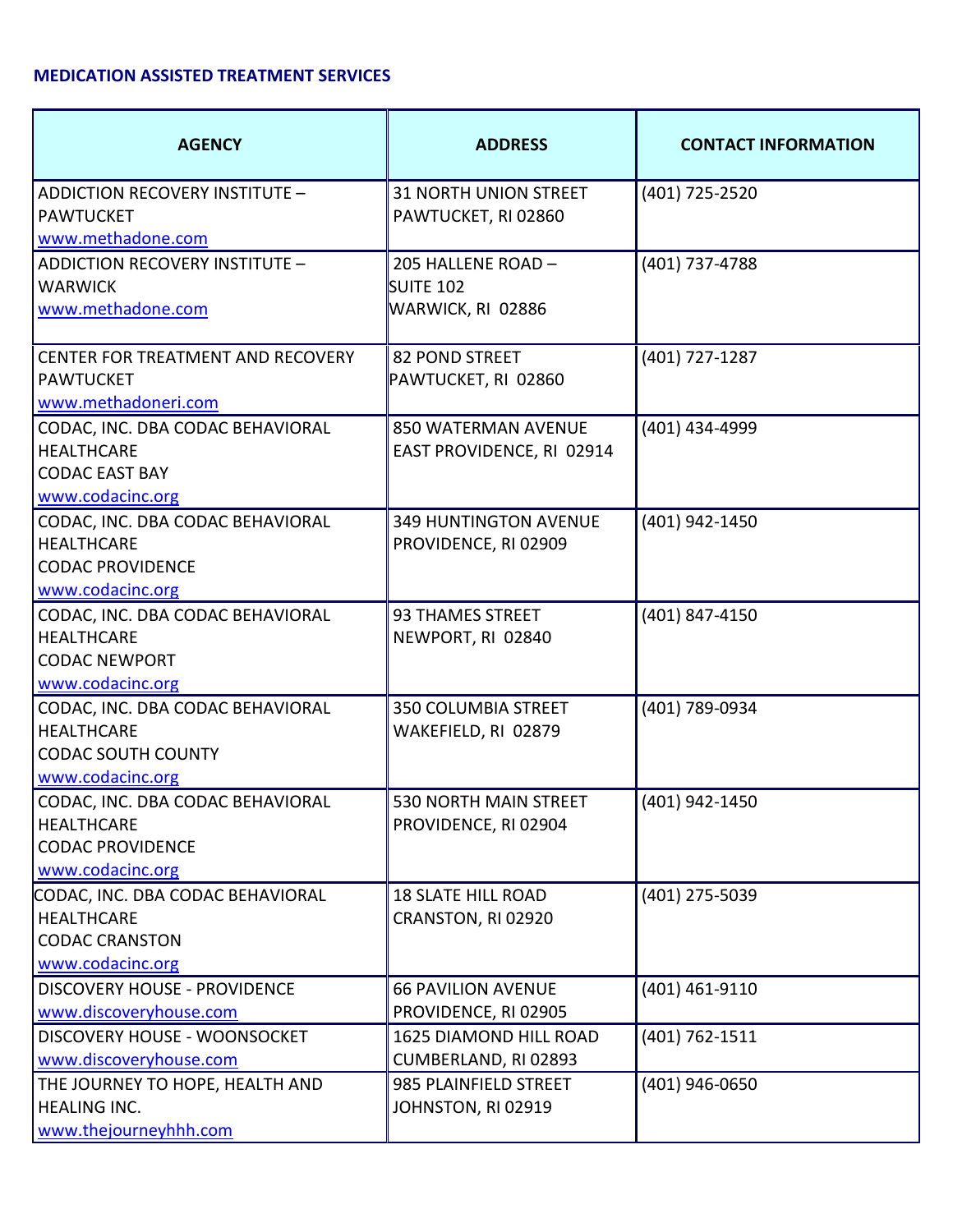| <b>AGENCY</b>                                          | <b>ADDRESS</b>                               | <b>CONTACT INFORMATION</b> |
|--------------------------------------------------------|----------------------------------------------|----------------------------|
| THE JOURNEY TO HOPE, HEALTH AND<br><b>HEALING INC.</b> | <b>86 BEACH STREET</b><br>WESTERLY, RI 02891 | (401) 596-0969             |
| www.thejourneyhhh.com                                  |                                              |                            |
| The JOURNEY TO HOPE, HEALTH AND                        | <b>160 NARRAGANSETT AVENUE</b>               | (401) 941-4488             |
| <b>HEALING INC.</b><br>www.thejourneyhhh.com           | <b>PROVIDENCE, RI 02907</b>                  |                            |
| The JOURNEY TO HOPE, HEALTH AND                        | 26 VALLEY ROAD -                             | (401) 946-0650             |
| <b>HEALING INC.</b>                                    | UNITS 201 AND 202                            |                            |
| www.thejourneyhhh.com                                  | MIDDLETOWN, RI 02842                         |                            |
| <b>VICTA LLC.</b>                                      | 110 ELMWOOD AVE                              | (401) 300-5757             |
| https://victalife.com/                                 | PROVIDENCE, RI 02907                         |                            |

#### **EATING DISORDER SERVICES**

| <b>AGENCY</b>                                                            | <b>ADDRESS</b>                                    | <b>CONTACT INFORMATION</b> |
|--------------------------------------------------------------------------|---------------------------------------------------|----------------------------|
| BECC, LLC, DBA, BE COLLABORATIVE CARE<br>curious@becollaborativecare.com | 439 BENEFIT STREET<br><b>PROVIDENCE, RI 02903</b> | (401) 262-0841             |

## **Centers Of Excellence**

**Rhode Island Centers of Excellence (COE) are specialty centers that uses evidence-based practices and provide treatment and the coordination of care to individuals with moderate to severe opioid use disorder that need immediate access and / physician support on complex cases.** 

# **The goal is to ensure timely access to appropriate Medication-Assisted Treatment (MAT) services with medications such as Buprenorphine, Methadone or Naltrexone**

| <b>AGENCY</b>                    | <b>ADDRESS</b>               | <b>CONTACT INFORMATION</b> |
|----------------------------------|------------------------------|----------------------------|
| CODAC, INC. DBA CODAC BEHAVIORAL | <b>1052 PARK AVENUE</b>      | (401) 461-5056             |
| HEALTHCARE                       | CRANSTON, RI 02910           |                            |
| <b>CODAC Cranston</b>            |                              |                            |
| www.codacinc.org                 |                              |                            |
| CODAC, INC. DBA CODAC BEHAVIORAL | <b>349 HUNTINGTON AVENUE</b> | (401) 942-1450             |
| <b>HEALTHCARE</b>                | PROVIDENCE, RI 02909         |                            |
| <b>CODAC Providence</b>          |                              |                            |
| www.codacinc.org                 |                              |                            |
| CODAC, INC. DBA CODAC BEHAVIORAL | <b>93 THAMES STREET</b>      | (401) 846-4150             |
| <b>HEALTHCARE</b>                | NEWPORT, RI 02840            |                            |
| <b>CODAC Newport</b>             |                              |                            |
| www.codacinc.org                 |                              |                            |